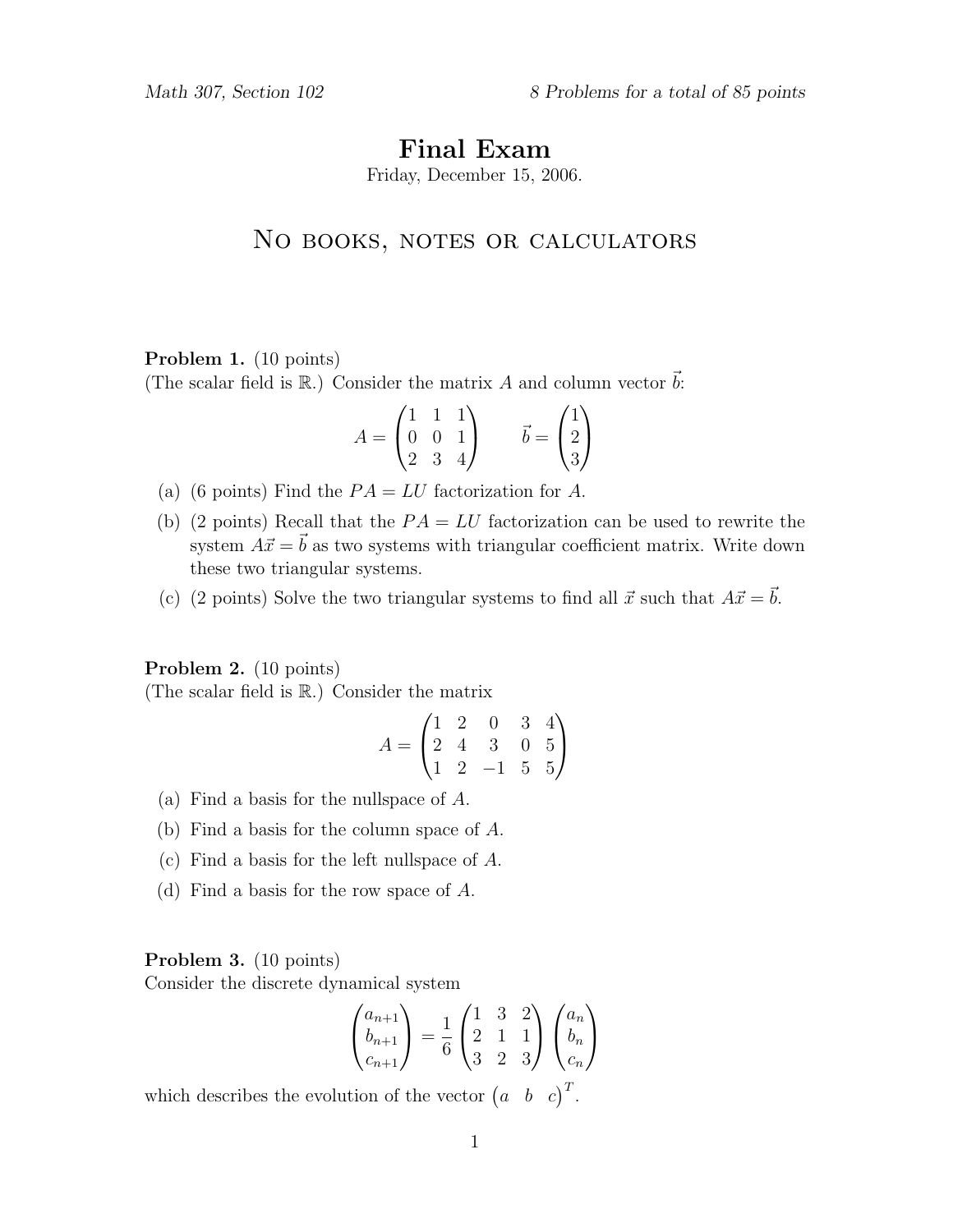- (a) (2 points) Explain what a Markov matrix (stochastic matrix) is and why the coefficient matrix of this discrete dynamical system is a Markov matrix.
- (b) (6 points) Find a fixed vector for this discrete dynamical system, i.e., a vector  $\begin{pmatrix} a & b & c \end{pmatrix}^T$  such that

$$
\begin{pmatrix} a_n \\ b_n \\ c_n \end{pmatrix} = \begin{pmatrix} a_0 \\ b_0 \\ c_0 \end{pmatrix} ,
$$

for all  $n$ .

(c) (2 points) Find the limit of the vector  $(a_n, b_n, c_n)^T$  as  $n \to \infty$  when the initial vector is

$$
\begin{pmatrix} a_0 \\ b_0 \\ c_0 \end{pmatrix} = \begin{pmatrix} 1 \\ 1 \\ 39 \end{pmatrix}.
$$

## Problem 4. (15 points) Consider the real matrix

$$
A = \begin{pmatrix} 2 & 1 \\ -8 & -2 \end{pmatrix}
$$

(a) (7 points) use complex numbers to diagonalize  $A$ , this means to find matrices S,  $\Lambda$ , and  $S^{-1}$ , such that

$$
A = S\Lambda S^{-1},
$$

where  $\Lambda$  is diagonal.

(b) (2 points) Write down (using complex numbers) the general solution of the system of differential equations

$$
\frac{d}{dt}\vec{x}(t) = A\,\vec{x}(t) \,.
$$

- (c) (2 points) Discuss the long term behaviour of the solutions of  $\vec{x}' = A \vec{x}$ .
- (d) (2 points) Solve the initial value problem

$$
x_1'(t) = 2x_1(t) + x_2(t) \quad x_2'(t) = -8x_1(t) - 2x_2(t); \qquad x_1(0) = 3 \quad x_2(0) = -2.
$$

(e) (2 points) Write down a (real!) basis for the real vector space of all differentiable functions  $\vec{x}(t) : \mathbb{R} \to \mathbb{R}^2$ , satisfying  $\vec{x}'(t) = Ax(t)$ , for all t.

Problem 5. (8 points) Consider the real matrix

$$
A = \begin{pmatrix} 1 & 0 & 1 \\ 0 & 1 & 0 \\ 1 & 0 & 1 \end{pmatrix}
$$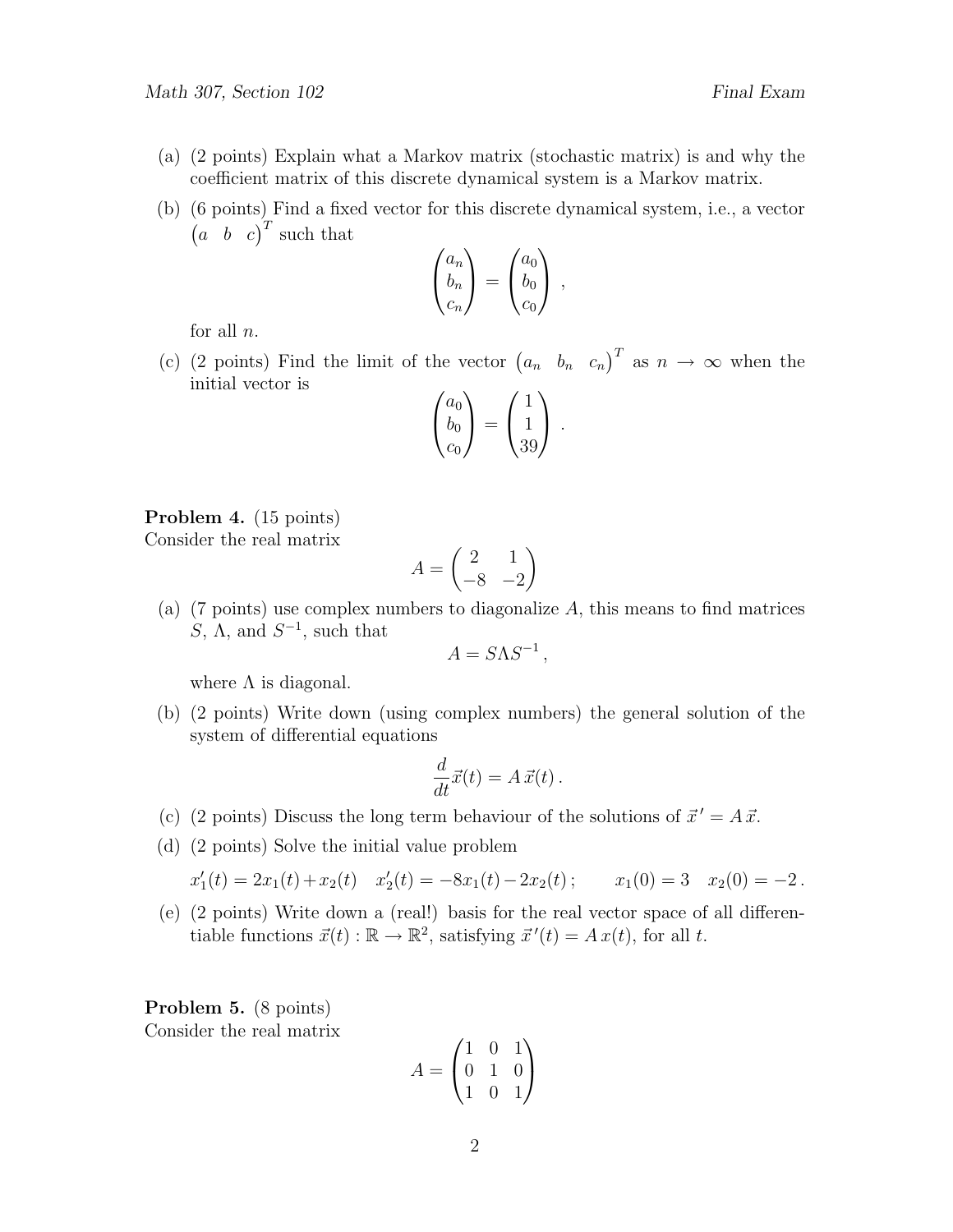- (a)  $(2 \text{ points})$  Explain what property the matrix A has, which assures that you can diagonalize it without the help of complex numbers.
- (b) (6 points) find a real matrix S and a diagonal matrix  $D$ , such that

$$
A = SDS^T.
$$

Problem 6. (12 points) Consider the real matrix

$$
A = \begin{pmatrix} 1 & 1 & 0 \\ 0 & 0 & 1 \\ 0 & 1 & 0 \\ 1 & 0 & 1 \end{pmatrix}
$$

- (a) (6 points) Find the  $QR$  factorization of A.
- (b) (3 points) Find the least-squares 'solution' to  $A \vec{x} = \vec{b}$ , where

$$
\vec{b} = \begin{pmatrix} 1 \\ 2 \\ 0 \\ -1 \end{pmatrix} \, .
$$

(c) (3 points) Find the projection of  $\vec{b}$  onto the column space of A.

#### Problem 7. (12 points)

Decide whether or not the following statements are true or false. If true, give a proof. If false, give a counterexample.

- (a) The product of two orthogonal matrices is orthogonal.
- (b) If  $AB = I$ , then  $BA = I$ . (Warning: do not assume that A and B are square matrices.)
- (c) For every  $8 \times 5$  matrix A,

dim  $N(A) \geq 3$ .

(d) For every  $5 \times 5$  matrix A with real entries,

$$
\det(A^T A) \ge 0.
$$

(e) If  $A \vec{x} = \vec{b}$  and  $A^T \vec{y} = \vec{0}$ , then  $\vec{y}^T \vec{b} = 0$ .